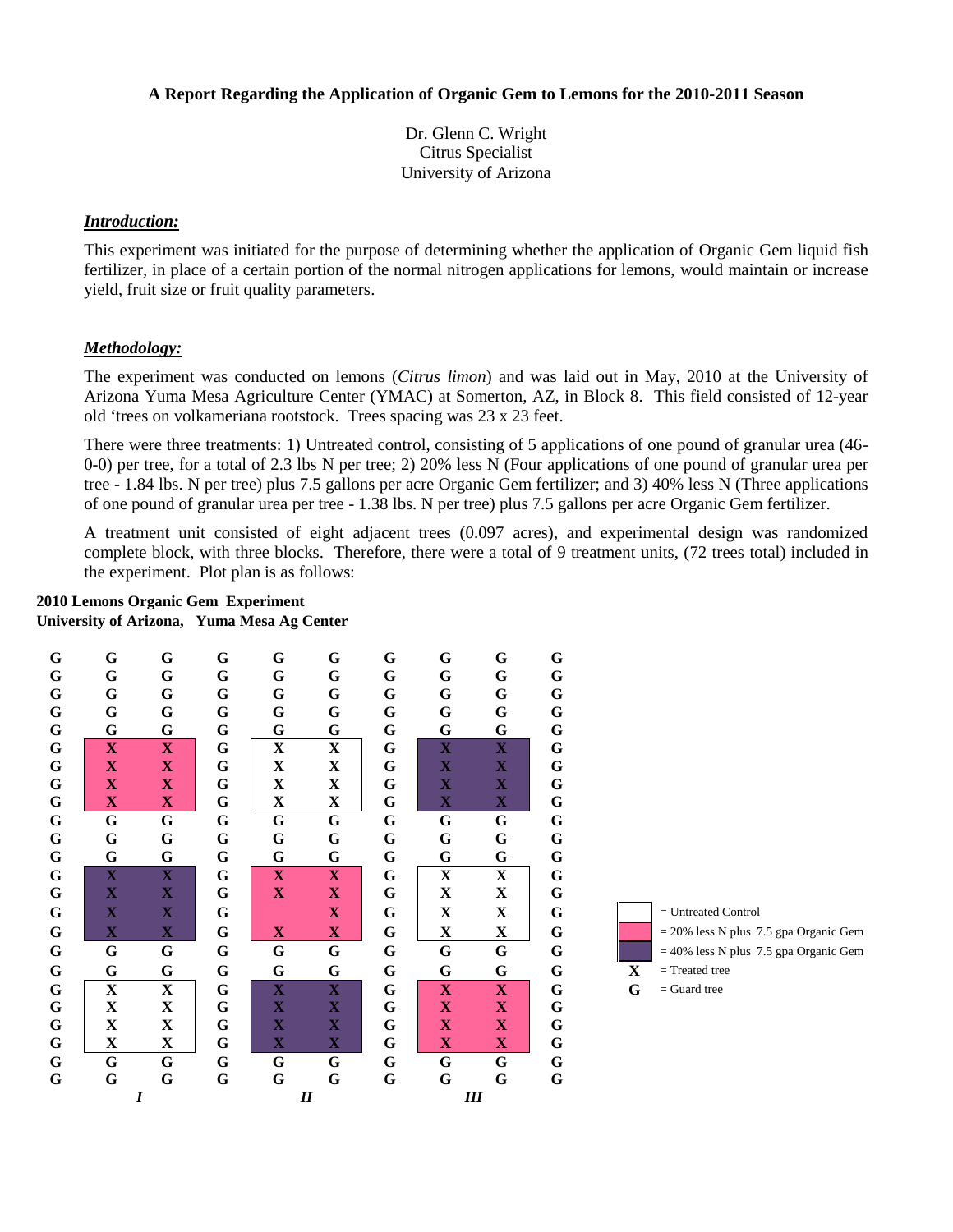Applications of urea were made on 15 February, 15 March, 15 April and 15 May (treatment 1 only) by the University of Arizona farm crew. An additional application of urea was made on August 30 by Dr. Wright's laboratory technician on treatments 1 and 2.

Applications of Organic Gem were made with a boom sprayer pulled by a tractor. We used several TeeJet 8004 nozzles and one or two offset nozzles. Applications of Organic Gem were made on 24 May (2.5 gpa), 4 June (1.25 gpa), 18 June (1.25 gpa), 2 July (1.25 gpa), 16 July (1.25 gpa), and 30 July. All applications were followed by irrigation not less than 2 days later.

Fruit were harvested on 10/29/10. Fruit from each tree was harvested by hand using professional pickers from a local packinghouse. Fruit from each tree was harvested into picking sacks, each holding approximately 60 lbs. Yield was calculated based on the number of whole and fractional sacks of fruit harvested from each tree. About 100 lbs. of fruit from each tree was optically sorted using a completely automated photographic sorter (Aweta-Autoline, Inc., Reedley, CA). This sorter is trailer-mounted so that it can be towed to the citrus orchard study site. Each fruit that passes through the sorter was photographed and weighed. Weight, color, exterior quality (% blemish), fruit shape and fruit diameter data was collected for each fruit. Fruit were not physically sorted, but the data collected was stored in a laptop computer that is an integral part of the sorter. Data collected from the sorter were later analyzed and the percentage of fruit from the nine fruit sizes and fruit grades (fancy, choice and juice) were determined.

Data was analyzed statistically using analysis of variance (SPSS, Chicago, IL).

## *Results and Discussion:*

*Leaf Nutrient Concentration.* Treatments had no apparent significant effect upon leaf nutrient concentrations (Table 1). All trees showed leaf N levels that were slightly deficient, a common occurrence on the sandy soils of the Yuma region. Control trees did not have lower N concentrations than did the treated trees. This data is also shown in Figure 1. All other nutrients were well within the satisfactory concentration ranges for citrus, except Mn and Zn which were slightly deficient. Fe level for the 40% less N treatment was most likely excessive due to contamination of a sample during analysis.

*Yield, Fruit Color and Shape*: There were no apparent significant effects upon yield (Table 2), likely due to high variability among the treatments, and the small number of replications. All the treatments led to yields between 68 and 85 lbs of fruit per tree. Despite the lack of significance, yields for the 20% less N and the 40% less N were 22% and 23% greater than the yields for untreated control. These results are also shown in Figure 1. There was no effect of the treatments upon fruit color or shape.

*Packout (Fruit Size):* Similar to yield, there were no significant effects of the treatment upon fruit size (Table 3). Fruit size for all treatments peaked on size 165. There was a trend for the treated trees to have more fruit of size 115 than the untreated.

*Fruit Grade:* There was no effect of the treatments upon fruit exterior grade (Table 4). All the trees produced about 86 to 89% fancy fruit, 9 to 10% choice, and 2 to 3% juice quality fruit.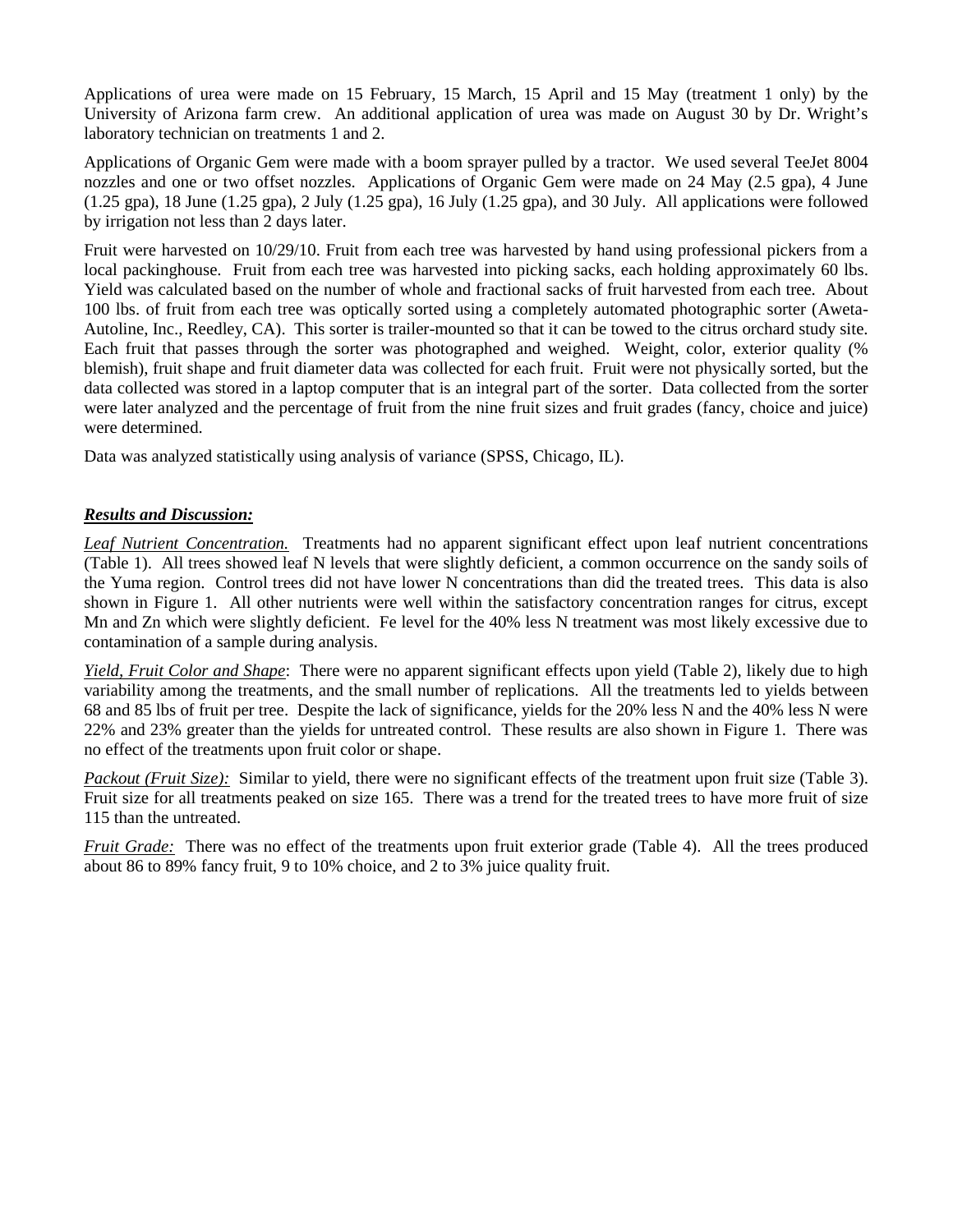## **Table 1. Leaf nutrient concentration of lemons treated with Organic Gem**

|                                                                | <b>Leaf Nutrient Concentration<sup>z</sup></b> |      |      |      |      |      |      |       |      |      |
|----------------------------------------------------------------|------------------------------------------------|------|------|------|------|------|------|-------|------|------|
| <b>Treatment</b>                                               | N                                              | P    | K    | S    | Ca   | Mg   | Zn   | Fe    | Mn   | Cu   |
| <b>Untreated Control</b>                                       | 2.05                                           | 0.12 | 1.40 | 0.38 | 4.37 | 0.41 | 12.7 | 121.5 | 12.8 | 6.4  |
| 20% less N plus 7.5 gallons per<br>acre Organic Gem fertilizer | 2.12                                           | 0.12 | 1.57 | 0.35 | 4.15 | 0.40 | 14.3 | 106.7 | 14.3 | 5.6  |
| 40% less N plus 7.5 gallons per<br>acre Organic Gem fertilizer | 1.94                                           | 0.12 | 1.51 | 0.35 | 4.13 | 0.38 | 13.5 | 247.5 | 9.8  | 5.4  |
| $p-valuey$                                                     | 0.34                                           | 0.62 | 0.52 | 0.58 | 0.21 | 0.78 | 0.47 | 0.17  | 0.23 | 0.61 |

<sup>Z</sup> Nutrient concentrations expressed as % for N, P, K, S, Ca and Mg, and as parts per million for Zn, Fe, Mn and Cu.<br><sup>y</sup> P-value of 0.10 or less indicates statistical significance.

# **Table 2. Yield, fruit color and fruit shape of lemons treated with Organic Gem**

| <b>Treatment</b>                                               | 10-29-10Yield<br>(lbs. per tree) | Fruit Shape <sup>z</sup> | <b>Fruit Color</b> <sup>y</sup> |  |
|----------------------------------------------------------------|----------------------------------|--------------------------|---------------------------------|--|
| <b>Untreated Control</b>                                       | 68.50                            | 0.79                     | 0.82                            |  |
| 20% less N plus 7.5 gallons per<br>acre Organic Gem fertilizer | 83.55                            | 0.80                     | 0.82                            |  |
| 40% less N plus 7.5 gallons per<br>acre Organic Gem fertilizer | 84.62                            | 0.79                     | 0.80                            |  |
| $p-valuex$                                                     | 0.71                             | 0.64                     | 0.36                            |  |

<sup>z</sup> A value of 1.00 signifies a completely round fruit.<br>
<sup>y</sup> Signifies the red to green intensity ratio of the fruit. A greater value signifies more yellow color<br>
<sup>x</sup> P-values of 0.10 or less indicate statistical signific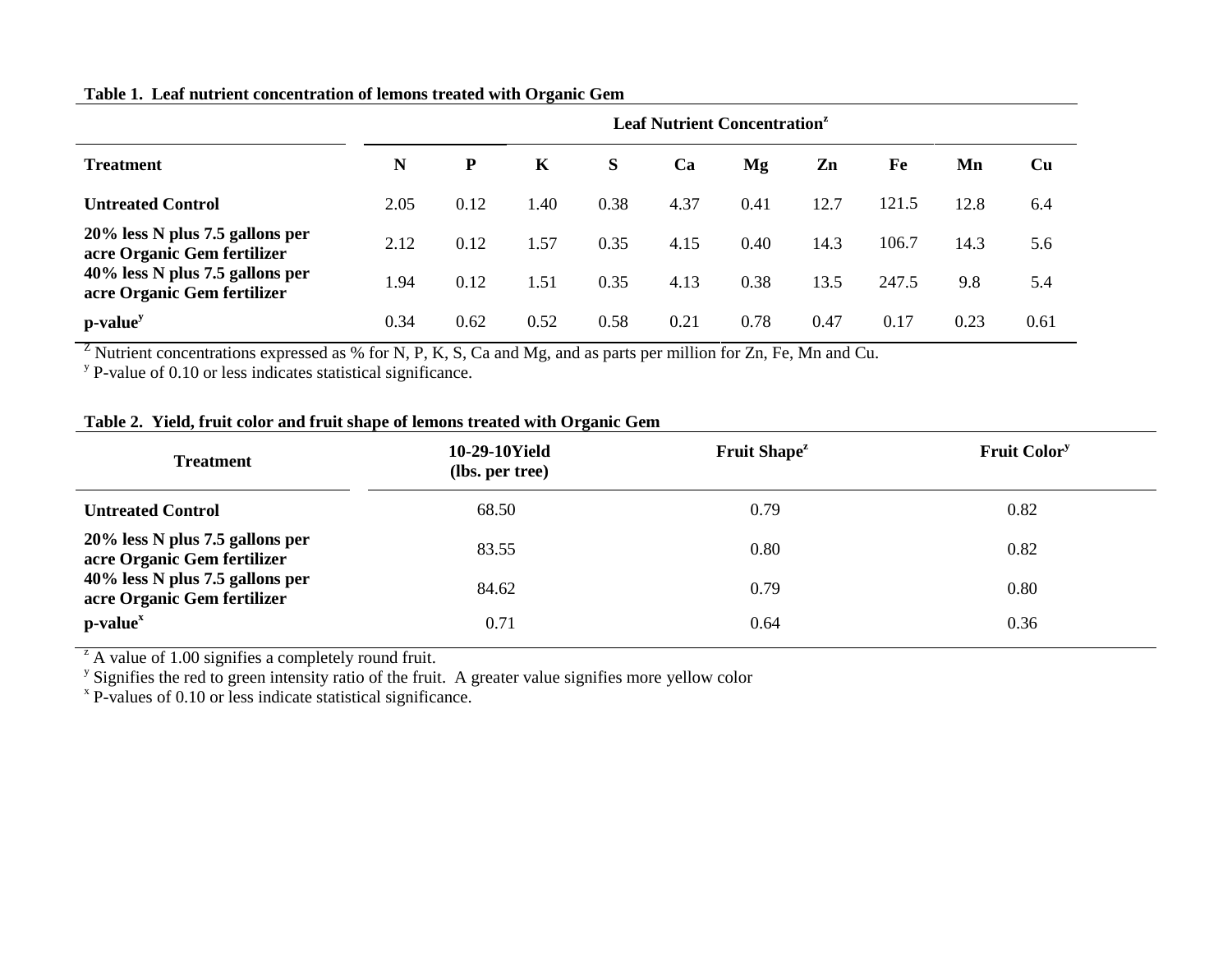| Table 3. 10-29-10 packout of lemons treated with Organic Gem |  |
|--------------------------------------------------------------|--|
|                                                              |  |

|                                                                          | Packout $(\frac{6}{6})^2$ |       |       |       |       |            |       |      |
|--------------------------------------------------------------------------|---------------------------|-------|-------|-------|-------|------------|-------|------|
| <b>Treatment</b>                                                         | 75                        | 95    | 115   | 140   | 165   | <b>200</b> | 235   | 280  |
| <b>Untreated Control</b>                                                 | 6.05                      | 12.99 | 10.31 | 16.60 | 20.19 | 13.56      | 15.02 | 5.28 |
| 20% less N plus 7.5<br>gallons per acre<br><b>Organic Gem fertilizer</b> | 7.63                      | 11.00 | 12.38 | 17.95 | 22.53 | 13.39      | 13.06 | 2.09 |
| 40% less N plus 7.5<br>gallons per acre<br><b>Organic Gem fertilizer</b> | 4.94                      | 14.77 | 14.29 | 16.32 | 18.86 | 13.18      | 12.94 | 4.70 |
| p-value <sup>y</sup>                                                     | 0.83                      | 0.72  | 0.15  | 0.89  | 0.82  | 0.99       | 0.83  | 0.53 |

<sup>Z</sup> Packout is expressed as the percentage of fruit within the eight size categories. Size categories are expressed as the number of fruit per standard 37.5 lb. carton, thus fruit of size 75 is larger than fruit of size 95.

<sup>y</sup> P-value of 0.10 or less indicates statistical significance.

| Organic Gem                                                              |                                                     |               |              |  |  |  |  |  |
|--------------------------------------------------------------------------|-----------------------------------------------------|---------------|--------------|--|--|--|--|--|
|                                                                          | <b>Exterior Quality</b> $(\%$ blemish) <sup>2</sup> |               |              |  |  |  |  |  |
| <b>Treatment</b>                                                         | Fancy                                               | <b>Choice</b> | <b>Juice</b> |  |  |  |  |  |
| <b>Untreated Control</b>                                                 | 89.07                                               | 8.85          | 2.08         |  |  |  |  |  |
| 20% less N plus 7.5<br>gallons per acre<br><b>Organic Gem fertilizer</b> | 86.68                                               | 10.62         | 2.71         |  |  |  |  |  |
| 40% less N plus 7.5<br>gallons per acre<br><b>Organic Gem fertilizer</b> | 86.86                                               | 10.22         | 2.92         |  |  |  |  |  |
| p-value                                                                  | 0.68                                                | 0.74          | 0.55         |  |  |  |  |  |

## **Table 4. 10-29-10 exterior fruit quality of lemons treated with Organic Gem**

 $Z$  Exterior quality is expressed as the percentage of fruit within the three exterior quality categories. Exterior quality is determined by the % of the peel that is blemished. Fancy grade fruit is 90-100% free of blemish. Choice fruit is 80-89% free of blemish. Juice fruit is less than 80% free of blemish.

 $y$  P-value of 0.10 or less indicates statistical significance.